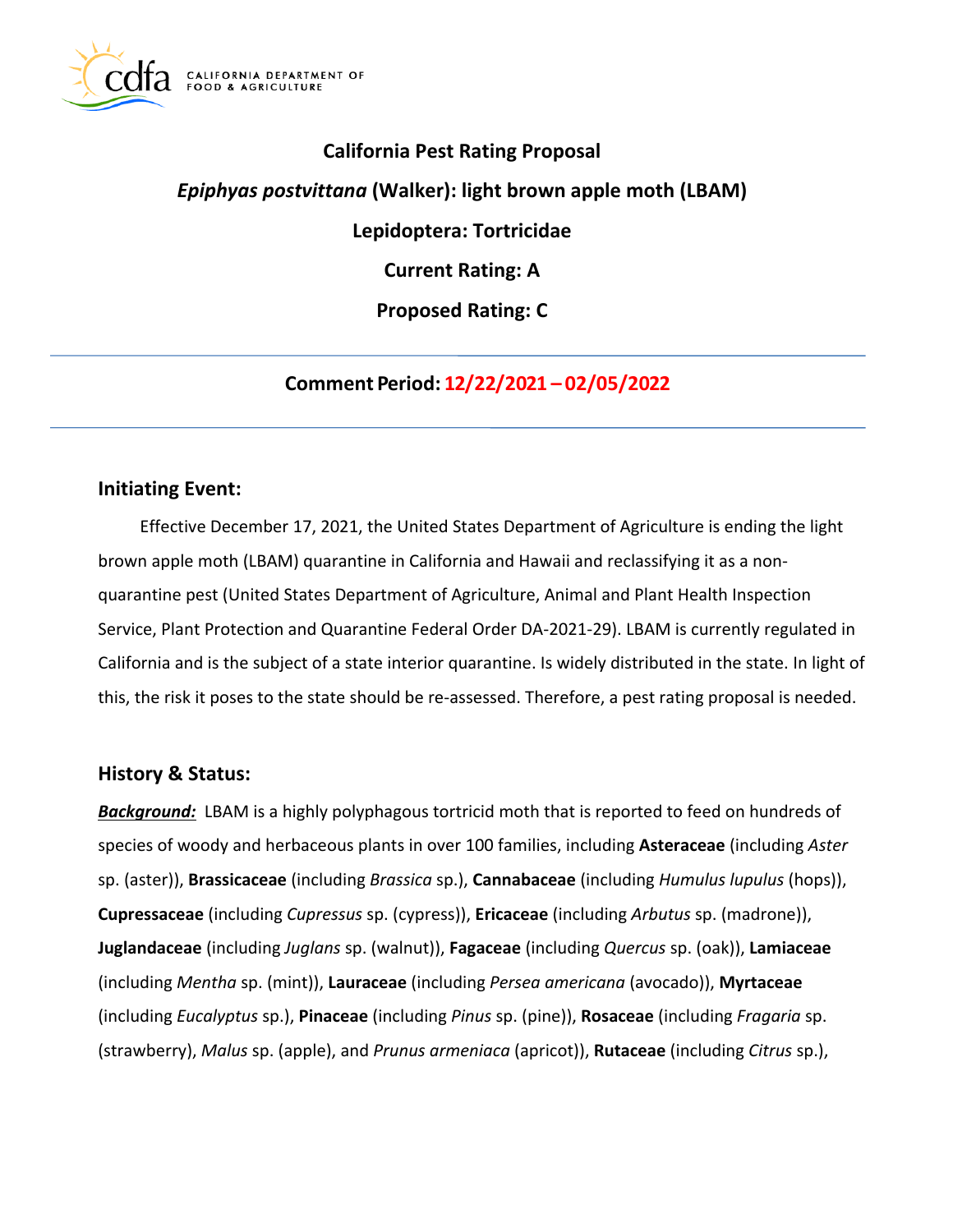

**Solanaceae** (including *Lycopersicum* sp. (tomato)), and **Vitaceae** (including *Vitis* spp. (grape)) (Brown et al., 2010).

The eggs are laid on leaves. Early-instar larvae feed on the surfaces of leaves. Third instar larvae roll leaves or make a nest of multiple leaves, securing them with silk as a shelter (Bailey et al., 1996; Brown et al., 2010). Feeding also occurs on buds, flowers, and fruit (Light brown apple moth). Pupation apparently occurs in the leaf "nest." There are multiple overlapping generations per year, and there is no diapause. The number of generations per year depends on climate. There are reportedly two to three generations per year in coastal northern California (Buergi, 2012).

LBAM was reported to be a serious pest of fruit crops in Australia and New Zealand. The most significant damage caused by LBAM is reported to be feeding damage on fruit (Brown et al., 2010). Terauds (1977) reported LBAM to cause severe damage to apples in Tasmania; in one experiment, over 15% of apples were lost due to this pest. Damage to grapes in Australia was reported by Bailey et al. (1996). In that case, feeding on the grapes allowed infection by fungal rot, which led to the loss of fruit.

LBAM was considered to pose a serious threat to California agriculture when it was first detected in this state in 2007. Efforts were made to eradicate and contain it. The eradication plan was eventually given up but containment efforts continued in the form of the state interior quarantine. There are currently recommendations for management of LBAM in California, including a variety of sprays (Light brown apple moth). At least 20 species of insects are known parasitoids of LBAM eggs, larvae, and pupae, and parasitism of LBAM averages 34% in California (Buergi, 2012). This may be providing a level of control of this pest.

Based on the information that was found, it appears that the presence of LBAM in California has not resulted in, and is unlikely to result in significant damage to commercial agriculture in this state, which is the conclusion reached in a USDA report That report concluded that LBAM has only been a significant pest "under crop management schemes that eliminated natural enemies and allowed secondary pests like LBAM to develop insecticide resistance." (United States Department of Agriculture, 2019).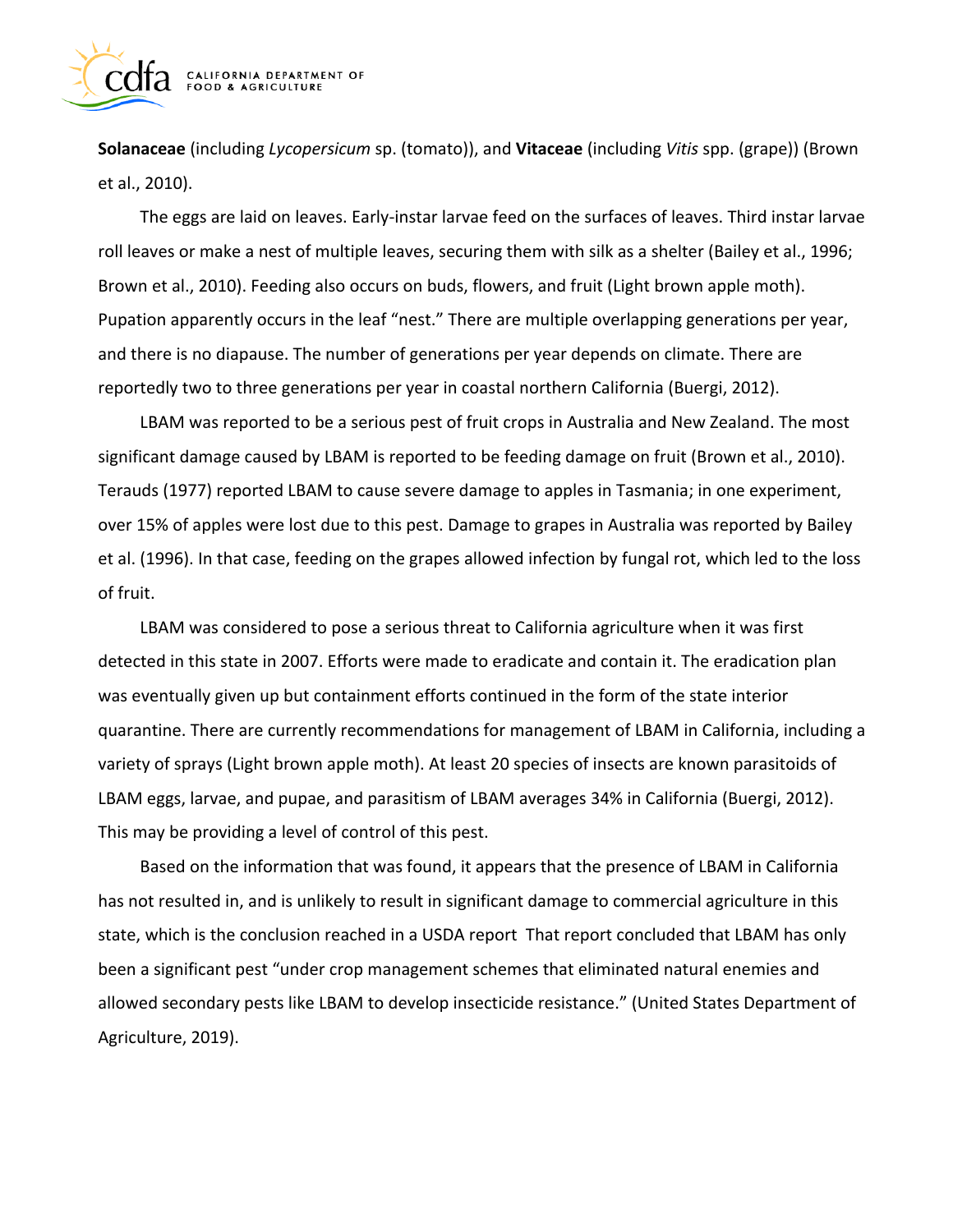

**Worldwide Distribution:** LBAM is native to Australia. It has been introduced to New Zealand, Europe, and the United States (Hawaii and California).

**Official Control:** LBAM is on the A1 list in Egypt, South Africa, Argentina, Brazil, Chile, and Jordan and it is a quarantine pest in Morocco, Canada, and Mexico (EPPO Global Database). It will presumably become non-reportable (USDA) as of December 17, 2021, which may prompt some states to impose quarantines on California products.

**California Distribution:** LBAM was first found in Berkeley, Alameda County, California in 2006 (Brown et al., 2010). It is now established in 21 California counties: Alameda, Contra Costa, Los Angeles, Marin, Mendocino, Monterey, Napa, Orange, Sacramento, Sen Benito, San Diego, San Francisco, San Joaquin, San Luis Obispo, San Mateo, Santa Barbara, Santa Cruz, Solano, Sonoma, Ventura, and Yolo.

**California Interceptions:** LBAM is not often intercepted in California on shipments from out the state (California Department of Food and Agriculture).

The risk LBAM poses to California is evaluated below.

## **Consequences of Introduction:**

1) **Climate/Host Interaction:** Gutierrez et al. (2010) used a temperature-driven demographic model to show that the central and southern coastal areas are the most suitable areas in California for LBAM, with the Central Valley being much less suitable. LBAM is currently established in 21 counties in California, and the current distribution largely agrees with the areas Gutierrez et al. reported to be most suitable for this pest. Therefore, LBAM receives a **High (3)** in this category.

– Low (1) Not likely to establish in California; or likely to establish in very limited areas.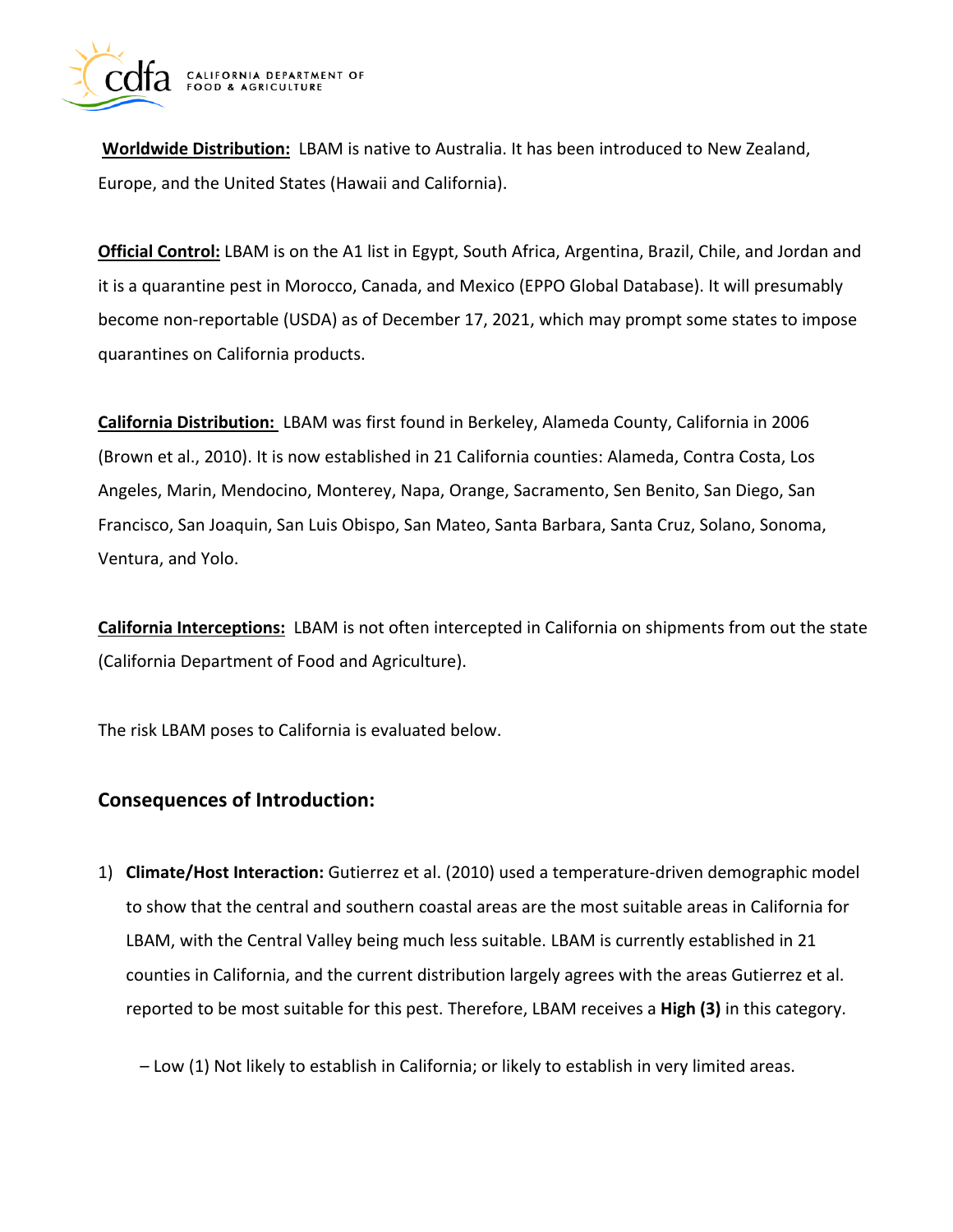

- Medium (2) may be able to establish in a larger but limited part of California.
- **– High (3) likely to establish a widespread distribution in California.**
- 2) **Known Pest Host Range:** LBAM is highly polyphagous and is reported to feed on plants in over 100 families. Therefore, it receives a **High (3)** in this category.
	- Low (1) has a very limited host range.
	- Medium (2) has a moderate host range.
	- **– High (3) has a wide host range.**
- 3) **Pest Reproductive and Dispersal Potential:** LBAM can fly. It can also be moved with infested plant material. It has multiple overlapping generations per year. Therefore, it receives a **High (3)**  in this category.
	- Low (1) does not have high reproductive or dispersal potential.
	- Medium (2) has either high reproductive or dispersal potential.

### **– High (3) has both high reproduction and dispersal potential.**

4) **Economic Impact**. LBAM has been established in California for at least 15 years. It has not been reported to cause significant impacts in this state, although some impacts may have gone unreported. LBAM is a quarantine pest in some countries. Some states may impose quarantines on California commodities to protect themselves against LBAM. Therefore, LBAM receives a **Medium (2)** in this category.

### **Economic Impact: A, C**

### **A. The pest could lower crop yield.**

B. The pest could lower crop value (includes increasing crop production costs).

### **C. The pest could trigger the loss of markets (includes quarantines).**

D. The pest could negatively change normal cultural practices.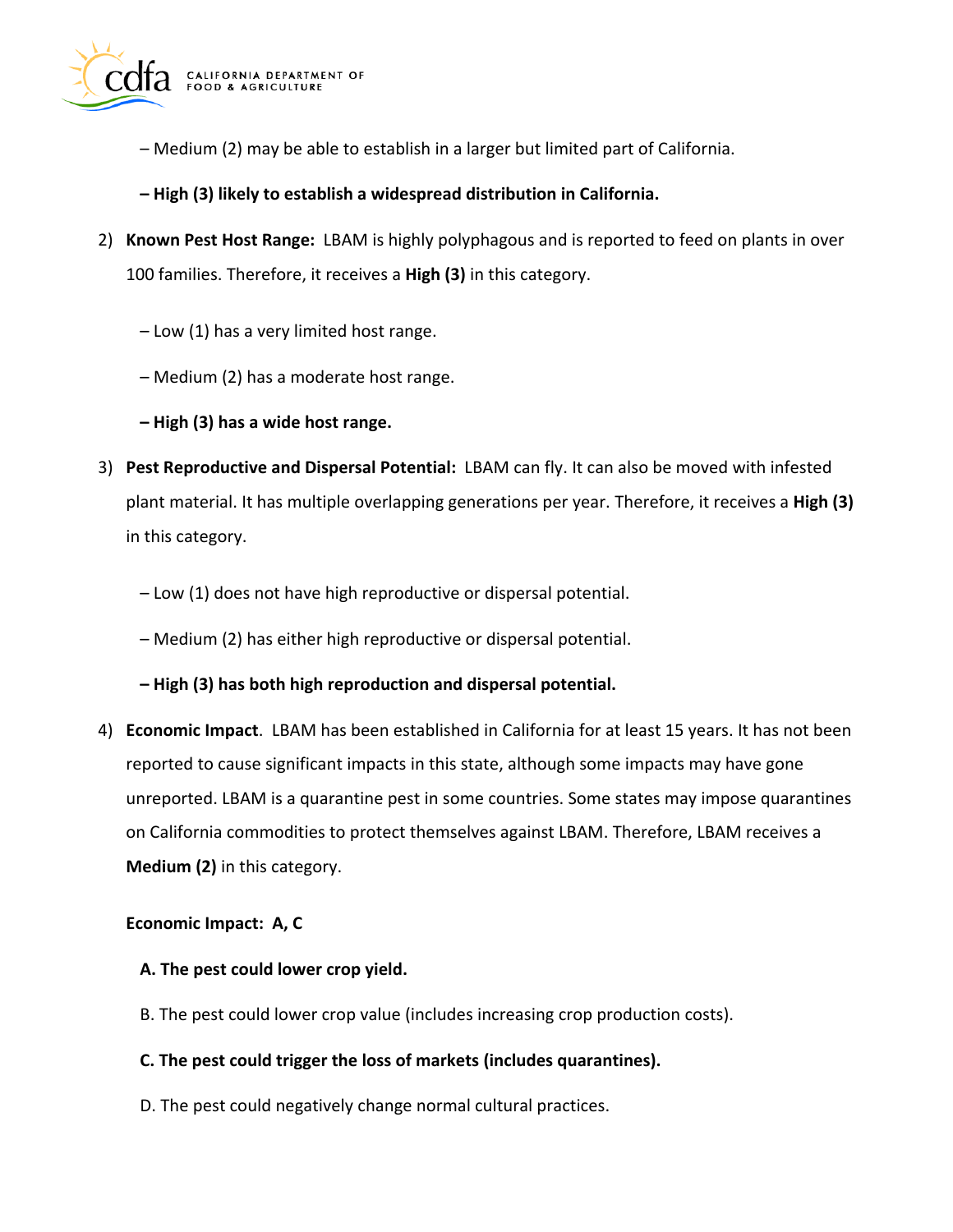

- E. The pest can vector, or is vectored, by another pestiferous organism.
- F. The organism is injurious or poisonous to agriculturally important animals.
- G. The organism can interfere with the delivery or supply of water for agricultural uses.

### **Economic Impact Score: Medium**

– Low (1) causes 0 or 1 of these impacts.

**– Medium (2) causes 2 of these impacts.** 

– High (3) causes 3 or more of these impacts.

5) **Environmental Impact**. LBAM is highly polyphagous. It appears likely it is having some degree of impact to native plants; such impacts are rarely studied and in natural situations, chemical treatments that may control LBAM in agricultural settings are not present. Therefore, LBAM receives a **High (3)** in this category.

### **Environmental Impact: A, B**

**A. The pest could have a significant environmental impact such as lowering biodiversity, disrupting natural communities, or changing ecosystem processes.** 

### **B. The pest could directly affect threatened or endangered species.**

- C. The pest could impact threatened or endangered species by disrupting critical habitats.
- D. The pest could trigger additional official or private treatment programs.

E. The pest significantly impacts cultural practices, home/urban gardening or ornamental plantings.

### **Environmental Impact Score: High (3)**

- Low (1) causes none of the above to occur.
- Medium (2) causes one of the above to occur.
- **– High (3) causes two or more of the above to occur.**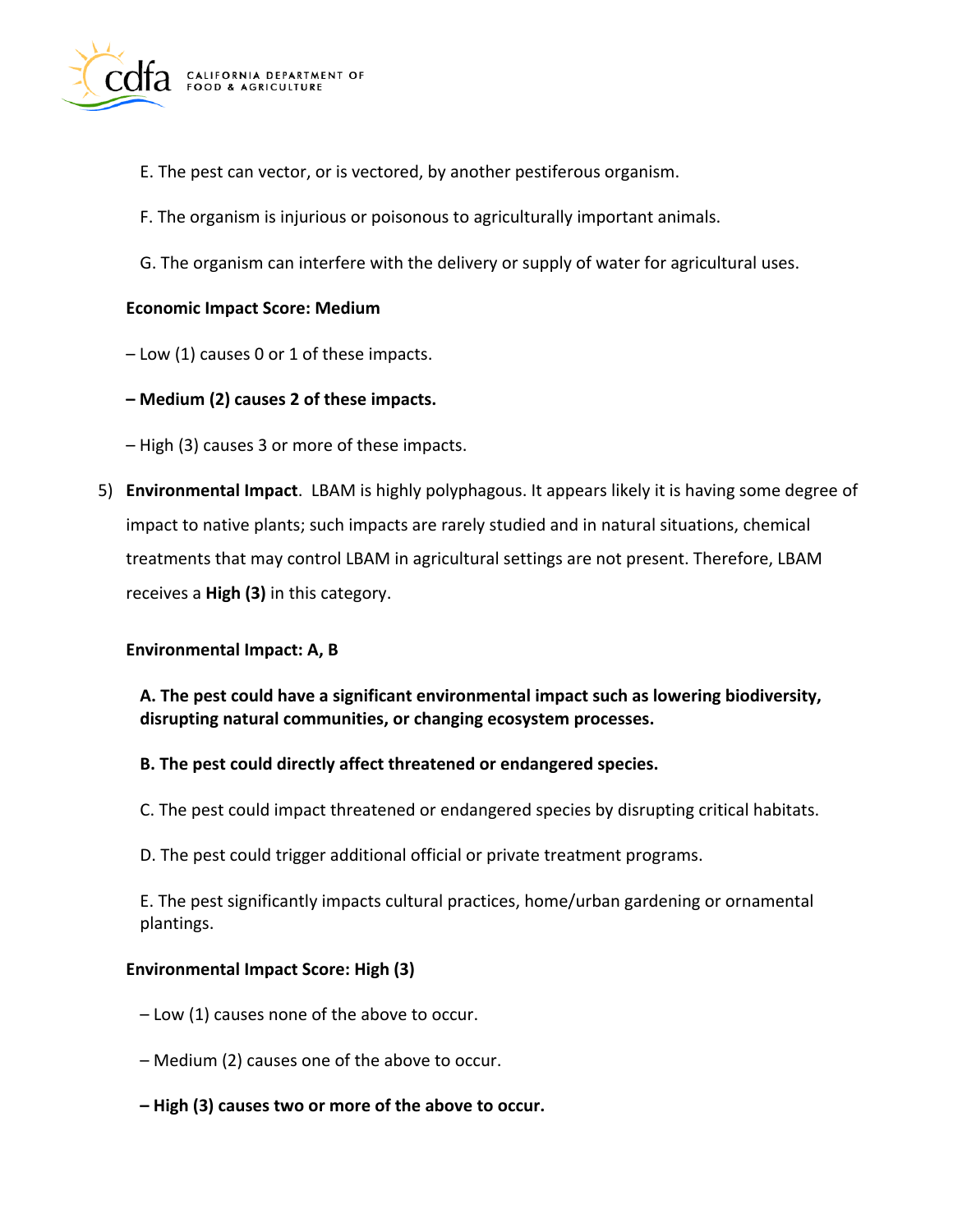

## **Consequences of Introduction to California for light brown apple moth: High (14)**

Add up the total score and include it here.

 $-Low = 5-8$  points

–Medium = 9-12 points

**–High = 13-15 points** 

6) **Post Entry Distribution and Survey Information:** LBAM is established in 21 California counties.

It receives a **High (-3)** in this category.

–Not established (0) Pest never detected in California, or known only from incursions.

–Low (-1) Pest has a localized distribution in California, or is established in one suitable climate/host area (region).

–Medium (-2) Pest is widespread in California but not fully established in the endangered area, or pest established in two contiguous suitable climate/host areas.

**–High (-3) Pest has fully established in the endangered area, or pest is reported in more than two contiguous or non-contiguous suitable climate/host areas.** 

## **Final Score:**

7) The final score is the consequences of introduction score minus the post entry distribution and survey information score: Medium (11)

## **Uncertainty:**

There is uncertainty regarding the extent of environmental impacts LBAM may be having in California. There is some uncertainty regarding potential for LBAM to become a serious pest in the Central Valley.

## **Conclusion and Rating Justification:**

Light brown apple moth is a pest that has been established in California since at least 2006. Efforts were made to eradicate and later contain it, but it has spread in the state and is now present in 21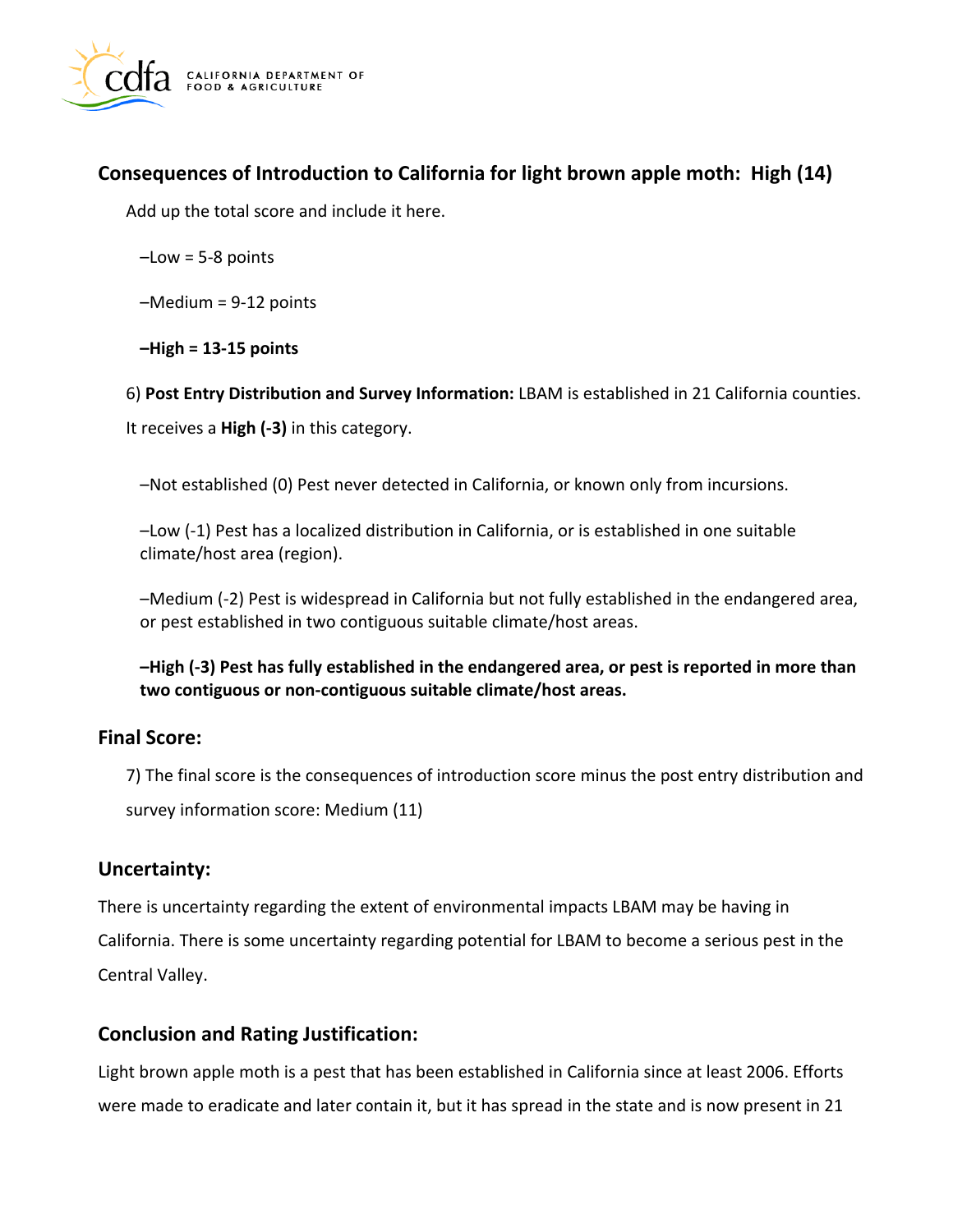

counties. It does not appear feasible to eradicate it. In light of this and the lack of evidence for significant impacts in the state, continued regulation appears to be a poor use of resources. For these reasons, a C rating is justified.

## **References:**

Bailey, P., Baker, G., and Caon, G. 1996. Field efficacy and persistence of *Bacillus thuringiensis*  var. *kurstaki* against *Epiphyas postvittana* (Walker) (Lepidoptera: Tortricidae) in relation to larval behavior on grapevine leaves. Australian Journal of Entomology 35:297-302.

Brown, J. W., Epstein, M. E., Gilligan, T. M., Passoa, S. C., and Powell, J. A. 2010. Biology, identification, and history of the light brown apple moth, *Epiphyas postvittana* (Walker) (Lepidoptera: Tortricidae: Archipini) in California. American Entomologist 56:34-43.

Buergi, L. P. 2012. Abiotic and biotic factors affecting light brown apple moth, *Epiphyas postvittana*, in California. Ph.D. dissertation. University of California, Berkeley, California.

California Department of Food and Agriculture. Pest and damage record database. Accessed October 6, 2021: <https://pdr.cdfa.ca.gov/PDR/pdrmainmenu.aspx>

EPPO Global Database. Accessed December 10, 2021: <https://gd.eppo.int/taxon/TORTPO>

Light brown apple moth. Accessed December 9, 2021: [https://www2.ipm.ucanr.edu/agriculture/grape/light-brown-apple-moth/](https://www2.ipm.ucanr.edu/agriculture/grape/light-brown-apple-moth)

Gutierrez, A. P., Mills, N. J., and Ponti, L. 2010. Limits to the potential distribution of light brown apple moth in Arizona-California based on climate suitability and host plant availability. Biological Invasions 12:3319-3331.

Terauds, A. 1977. Two methods of assessing damage to apples caused by light-brown apple moth, *Epiphyas postvittana* (Walker). Journal of the Australian Entomological Society 16:367- 369.

United States Department of Agriculture. Animal and Plant Health Inspection Service. Plant Protection and Quarantine. 2019. Status of light brown apple moth, *Epiphyas postvittana*  Walker.